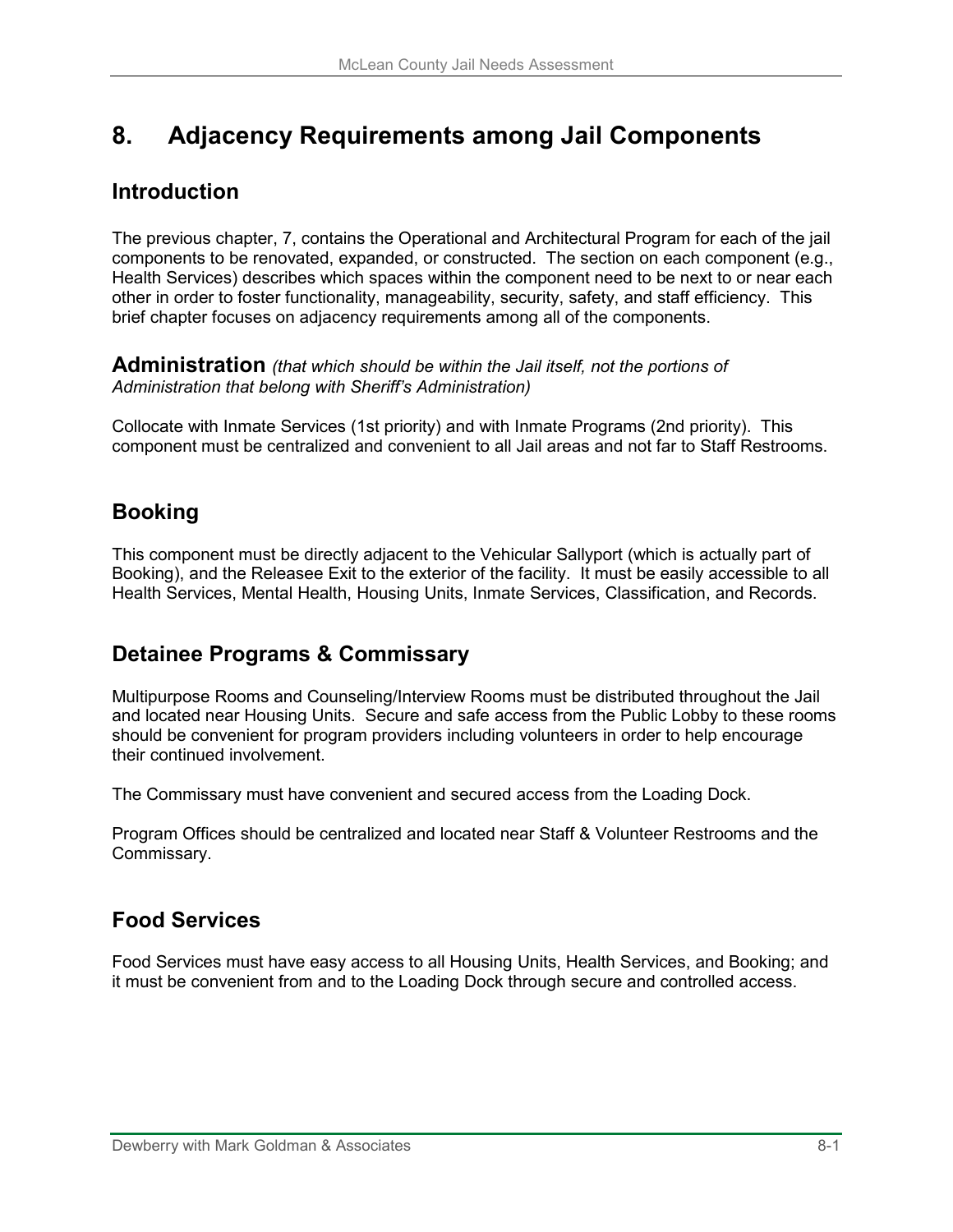#### **Health Services**

This component must be near Housing Units for all inmates especially Females and Special Needs Inmates, including those who are geriatric. Health Services should also be close to Mental Health Offices. And it must be convenient to and from Booking.

#### **Housing: Female 32-Cell Direct Supervision includes Mental Health**

This Housing Unit must be immediately adjacent to the adjoining 16-Bed Female Indirect Supervision Housing Unit so that the Direct Supervision Officer in that Unit can see into and manage this Unit. It must also be near other Program rooms (for programs that serve inmates in multiple Housing Units) and to Mental Health and Health Services.

#### **Housing: Male 36-Cell Direct Supervision Mental Health**

This Housing Unit must be adjacent to the 16 Bed Male Indirect Supervision Housing Unit so that the Direct Supervision Officer in this Unit can see into and manage that Unit also. This Housing Unit should be near other Program rooms (for programs that serve inmates in multiple Housing Units) and to Health Services and Mental Health Offices.

#### **Housing: Male or Female 32-Cell Direct Supervision**

This Housing Unit must be immediately adjacent to the 16 Bed Indirect Supervision Housing Unit so that the Direct Supervision Officer in this Unit can see into and help manage that Unit also. This Housing Unit should be near other Program rooms (for programs that serve inmates in multiple Housing Units) and near Mental Health, Health Services and Non-Contact Visiting.

## **Housing: Male or Female 36-Cell Direct Supervision**

This Housing Unit must be immediately adjacent to the 16 Bed Male or Female Indirect Supervision Housing Unit so that the Direct Supervision Officer in this Unit can see into and manage that Unit also. It should also be near other Program rooms (for programs that serve inmates in multiple Housing Units) and to Health Services and Mental Health Offices.

#### **Housing: Male or Female 8-Cell Indirect (2nd and 3rd, and 2nd and 3rd Mezzanines)**

Each of these Housing Units should immediately adjacent to a Direct Supervision Housing Unit so that the Direct Supervision Officer in that Unit can see into and manage these Units too. These should also be near other Program rooms (for programs that serve inmates in multiple Housing Units) and to the Officers' Stations, Non-Contact Visiting Booths, Multipurpose Rooms, Staff Toilets, and Mental Health and Health Services.